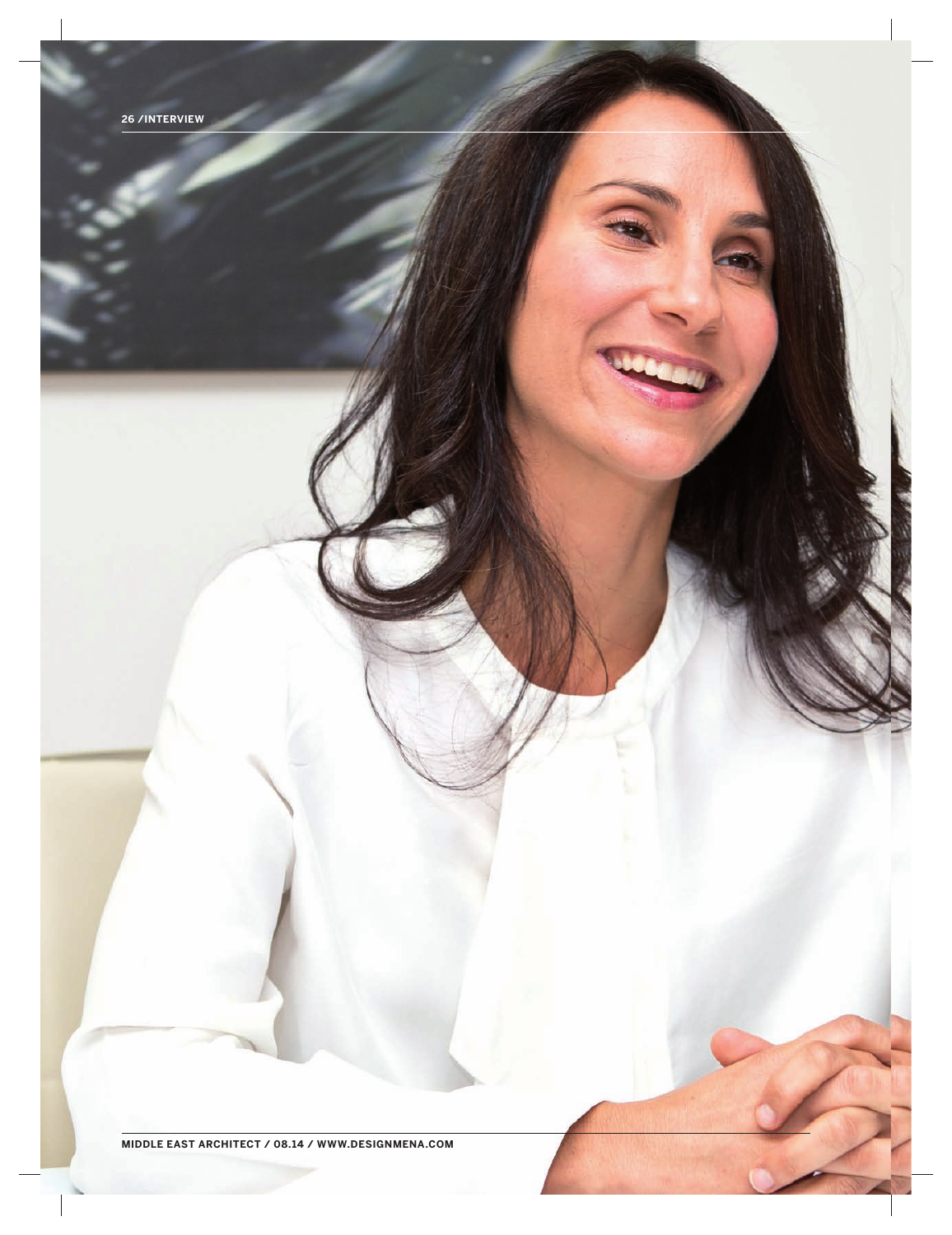# EMIRATI **VISION OF** A GREEN LIFESTYLE

Kamelia Zaal on creating Al Barari, a wooded and floral oasis in the desert on the outskirts of the city of Dubai

#### WORDS BY NICK AMES PHOTOGRAPHY BY AUSRA OSIPAVICIUTE

reating an architectural vision which preserves and celebrates Emirati culture was the goal of the Zaal family, when the ambitious concept of a man-made oasis in the Dubai desert was first contemplated. which preserves and celebrates Emirati culture was the goal of the Zaal family, when the ambitious concept of a man-made oa-

And in order to promote sustainability the project was designed in accordance with the Environmental Impact Assessment produced

by Dubai's authorities. Measures included use of treated waste water for irrigation, high density planting for shading and to minimise eveporation and introduction of threatened species for the waterways and wooded areas.

Villas, aimed at the top end of the market with prices starting from around \$4m, have eaves for shade, skylights and courtyards to maximise natiural light. Advanced wall insulation as well as an underground waste storage and recycling system which seperates organic and inorganic waste are all part opf the design.

"We looked hard across Dubai to find a place for our family to settle down after travelling the world," said landscape designer Kamelia Zaal, who remains part of the vision.

"But we couldn't find anywhere. So we decided to create our own ."

Literally meaning "wilderness" Al Barari occupies of more than 4,000,000m2 , with 80% green space enveloping 189 villas.

Themed gardens all interconnect and more than 16km of linked lakes, pools streams, cascades and waterways make it resemble a botanical gardens rather than a residential development. FIGURES<br>
In a dividerness" Al Barari species<br>
than 4,000,000m<sup>2</sup>, with 80%<br>
loping 189 villas.<br>
and interconnect and more<br>
ked lakes, pools streams, cas-<br>
ways make it resemble a bo-<br>
pricharms are all Kamelia. "Hyde Park

"Everywhere people with influence created green spaces," said Kamelia. "Hyde Park in London, New York's Central Park – we feel that this is the green heart of Dubai."



**1,806 PLANT SPECIES STUDIED**

**544 FOUND SUITABLE**

**380,000 PLANTS IN GREENHOUSES**

**38 HECTARES FOR PLANT CULTIVATION**

**4.5 HECTARES UNDER SHADE**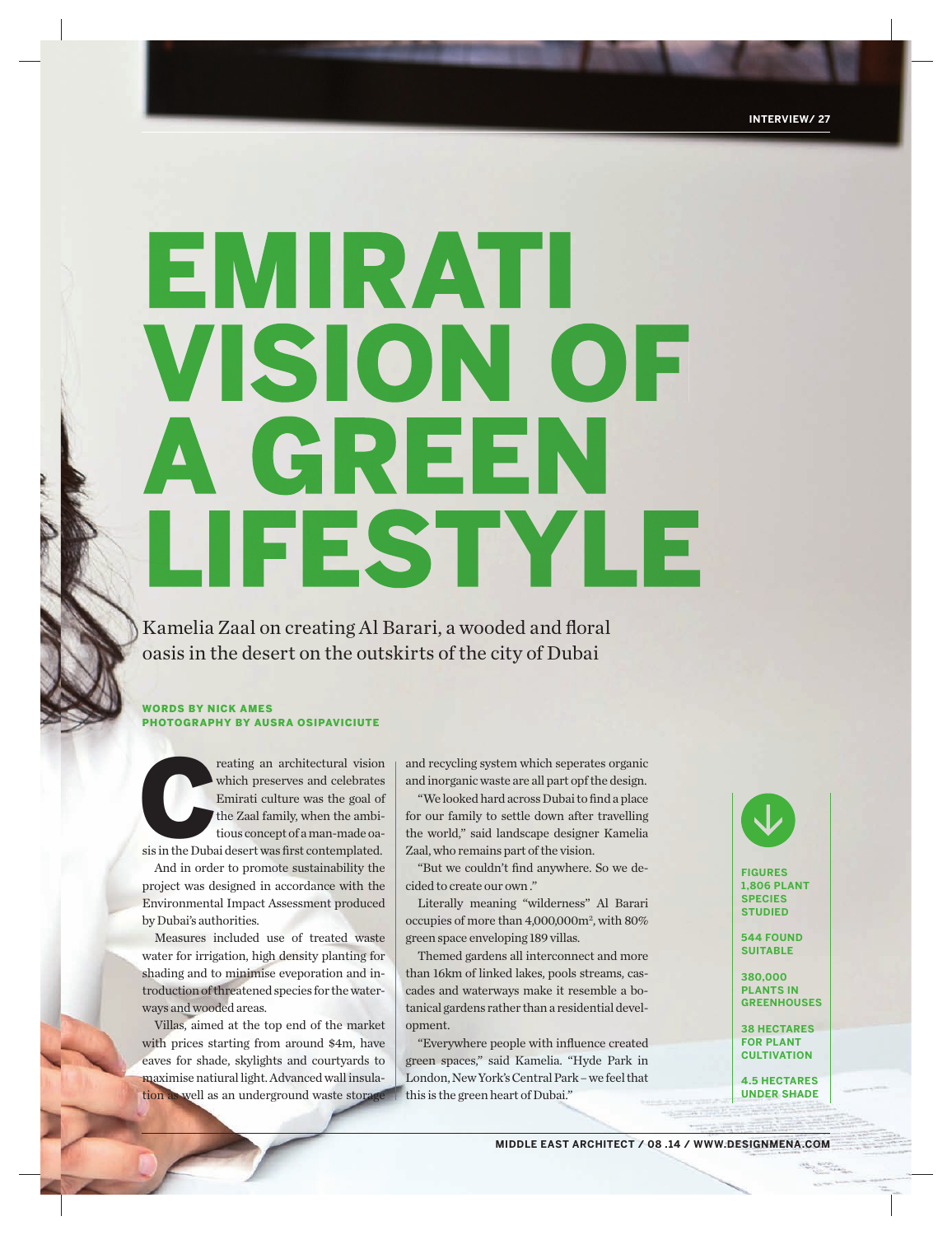## WE DECIDED TO GO IT ALONE. I CREATED MY DREAM AND I NEVER LOOKED BACK – ZAAL MOHAMMED ZAAL

 $\leftarrow$ 



Godwin Austen Johnson provided the original concept with Woods Bagot undertaking the masterplan. Architects 10design worked closely with the Zaal family on realising the vision.

"We needed like-minded people to come on board and do the work and we found them," said Kamelia. "High-rise developments do not really allow for that, but communal areas, shaded garden and walkways are ideal for people to interact. You can walk through Al Barari through all the greenery without having to use any of the streets."

Zaal Mohammed Zaal is founder and chairman of the Zaal Group of Companies. He said: "Eight years ago I presented my plans to my bankers and backcalculations they thought of profits and the bottom line, I thought the other way. I thought of creating value through quality of life and quality of your home. So we decided to go it alone. I created my dream and I never looked back."

The large number of plants means Al Barari has a microclimate up to five degrees cooler than the surrounding countryside, as vegetation cools by providing shade as well as evapotranspiration – the evaporation of water from plant leaves.

The tree canopy also absorbs solar radiation and reflects it back into the atmosphere, further cooling the ground where pathways made of concrete are white in colour to reflect the sun. Any water run-off is collected for irrigation.

**Kamelia Zaal who studied landscape design in the UK has seen her Al Barari gardens attract international attention and widespread acclaim.**

ers. They loved the dream - the question was in their mind and in reality, why would anyone build 300 villas with large gardens [and] swimming pools. In their

**Ashjar – Arabic for trees** - is a feature of the development which consists of low rise buildings set amidst a woodland environment.

Lower floors look out into the tress while the top rooms have views above the forest canopy and out toward Dubai's towering skyline.

Zaal Mohammed Zaal said: "Trees - or Ashiar - outlive humans, civilisations architecture and societies. The formation of trees and the nature that surrounds them to me is how communities should work. Trees love being together and love each other, understand each other's space and respect each other and have dignity - all values we should try and emulate.

"Those are the values of life that we should follow. This is why I created Al Barari. It's a dream come true from my love of trees."

Kamelia Zaal designed the six completed gardens of Al Barari which have the themes of Balinese, contemporary, Mediterranean, renaissance, water and woodland.

A team of more than 100 gardeners tend to the maintenance of greenery such as 100 year old olive trees.

The plants themselves are grown and nurtured in a complex of greenhouses on the site and then transplanted. Horticulturalist Bruce Pedersen has been a major part of the project because of his knowledge of what plants fourish in an arid climate.

He explained: "Over the last eight years we have examined 1,806 plant species and narrowed this down to 544 plants, trees, shrubs, cacti and succulents and there are two main flowering periods, spring and autumn.

"The greenery has attracted animals and birds, we have seen green parrots, falcons, bats, desert foxes, hares hedgehogs and snakes.

"There is abundant insect life which is food for the birds and the fish in the many watercourses."